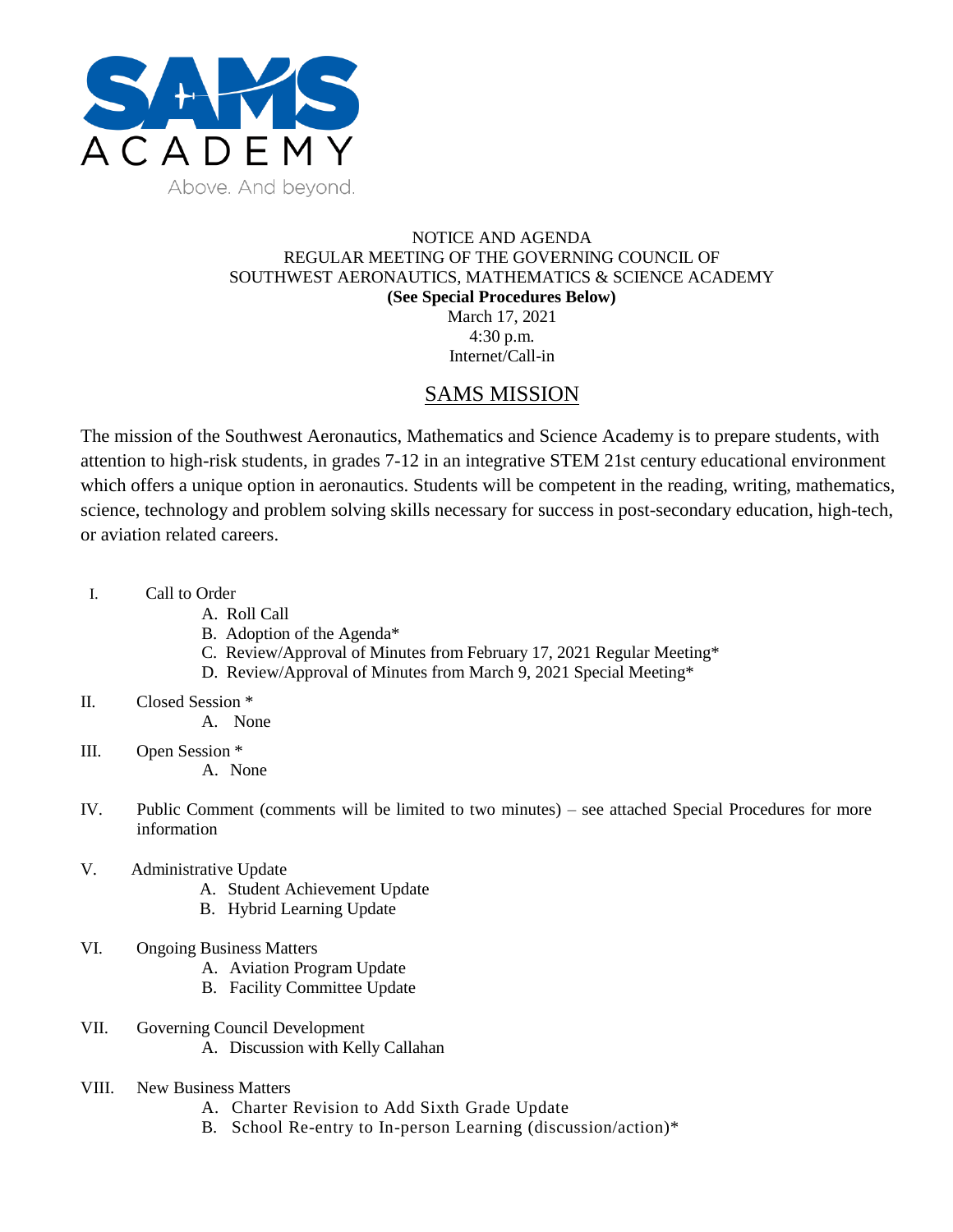

#### IX. Finance Report

- A. Business Office Operations Update
- B. Voucher Approvals (discussion/action)\*
- C. Budget Adjustment Requests (discussion/action)\*
- BAR 2021-0016-M BAR 2021-0017-IB BAR 2021-0018-IB BAR 2021-0019-I BAR 2021-0020-T BAR 2021-0021-IB BAR 2021-0022-I BAR 2021-0023-I BAR 2021-0024-I BAR 2021-0025-T

#### X. Announcements

#### A. Date for next Regular SAMS Academy Governing Council Meeting

#### XI. Adjournment\*

#### Note: \* Indicates Action Item

If you are an individual with a disability who is in need of a reader, amplifier, qualified sign language interpreter, or any other form of auxiliary aid or service to attend or participate in the hearing or meeting, please contact Jill Brame at (505) 338-8601 or jbrame@samsacademy.com least one week prior to the meeting or as soon as possible. Public documents, including the agenda and minutes, can be provided in various accessible formats. Please contact Ms. Brame at the phone number or email address above if a summary or other type of accessible format is needed.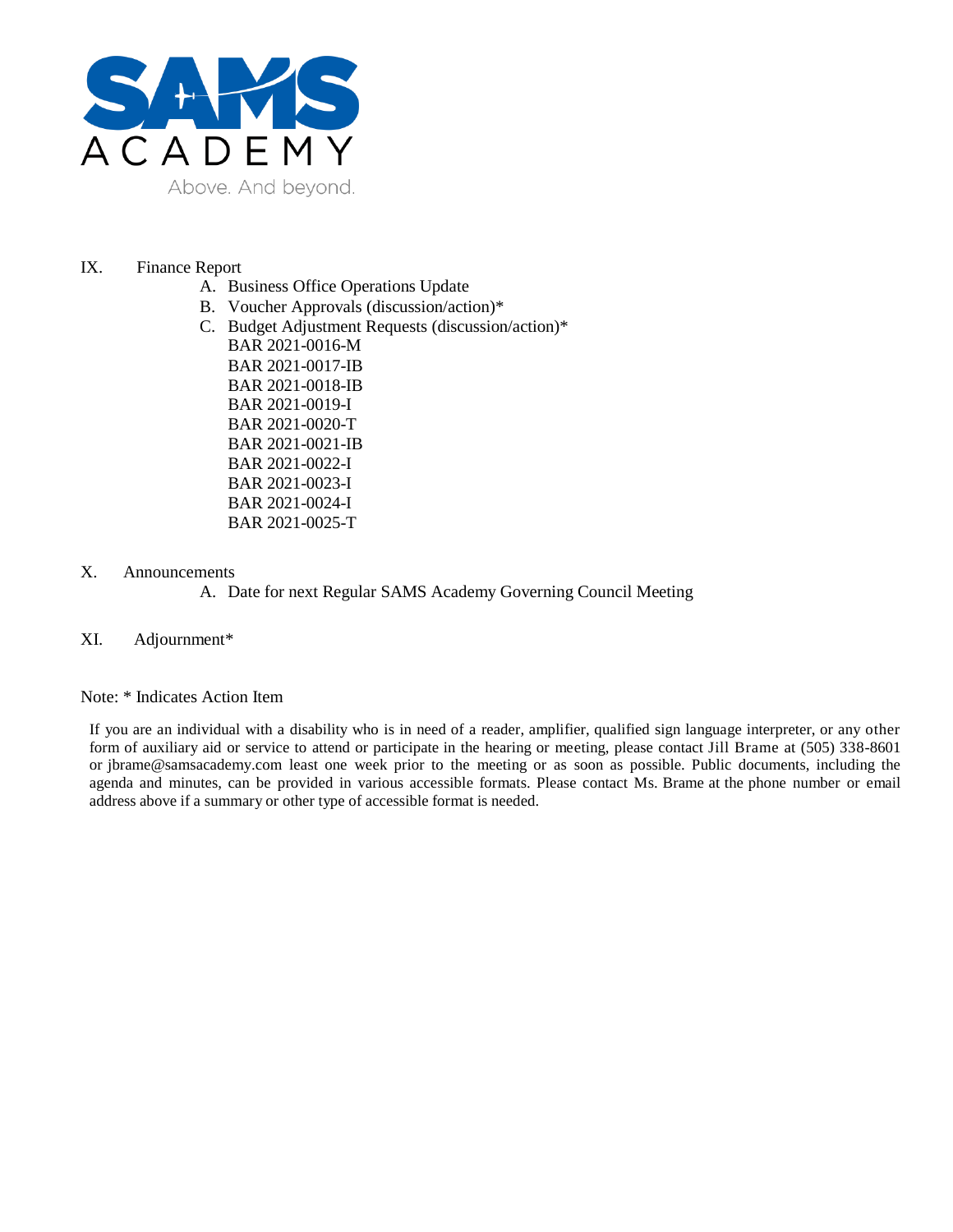

# Special Procedures for March 17, 2021 SAMS Governing Council Meeting

In response to the Governor's declaration of a Public Health Emergency and restrictions on public gatherings, the SAMS Governing Council Meeting on March 17, 2021 at 4:30 pm will be limited to no inperson attendance.

No one will be permitted to be at SAMS to physically attend the meeting. However, the public, Governing Council Members and SAMS staff will have the ability to view and hear the meeting via the internet using Zoom. The procedures for accessing the meeting are as follows:

**From a computer, tablet or smartphone**, enter the following URL: http://zoom.us/j/9231897874

OR

**Call one of the following numbers**: 1-669-900-6833 1-301-715-8592 1-253-215-8782

*(Because of the increase of Zoom for meeting use, the phone numbers may appear to be busy at first. Keep trying until you get through.)*

Meeting ID: 923 189 7874 Access Code: 4100

You will also be asked to enter your (optional) participant ID. Just follow the spoken directions (press #) to skip this step, as it is not needed for this meeting.

Public comment will be allowed during the meeting via Zoom. To speak during public comment, please email your request to speak with your name to *jbrame@samsacademy.com* up to twenty four hours prior to the meeting. Requests to speak made after twenty four hours prior to the meeting will not be honored.